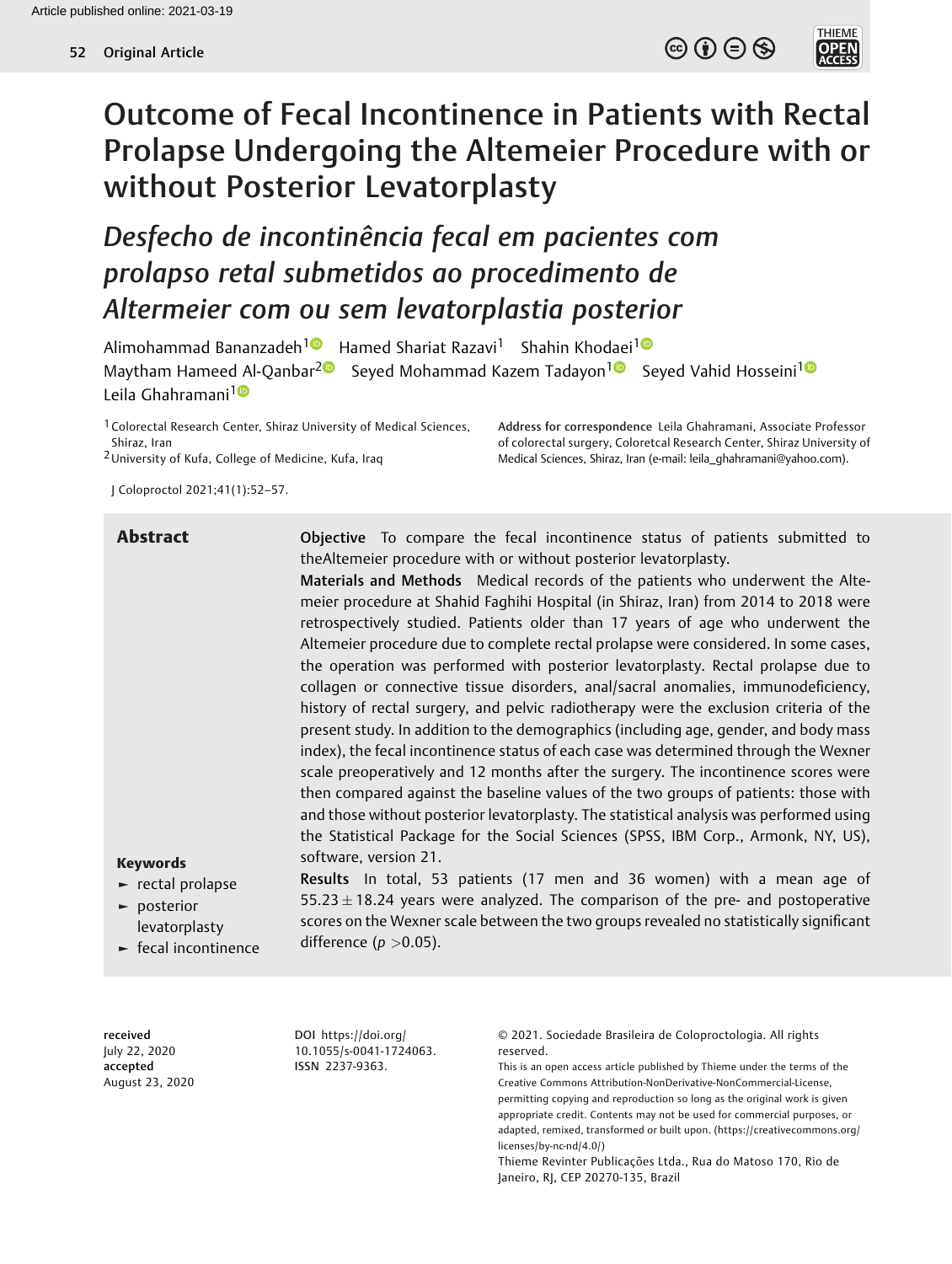Conclusion Posterior levatorplasty during the Altemeier procedure did not result in significant improvement of the fecal incontinence outcome of the patients.

Resumo **Objetivo** Comparar o status de incontinência fecal de pacientes após o procedimento de Altemeier com e sem levatorplastia posterior.

> Materiais e métodos Os prontuários médicos dos pacientes submetidos ao procedimento de Altemeier no Shahid Faghihi Hospital (em Shiraz, Irã) entre 2014 e 2018 foram avaliados retrospectivamente. Pacientes com idade superior a 17 anos submetidos ao procedimento de Altemeier devido a prolapso retal completo foram considerados. Em alguns casos, a operação foi realizada com levatorplastia posterior. Prolapso retal devido a distúrbios de colágeno ou do tecido conjuntivo, anomalias anais/sacrais, imunodeficiência, histórico de cirurgia retal, e radioterapia pélvica foram os critérios de exclusão deste estudo. Além dos dados demográficos (incluindo idade, sexo, e índice de massa corporal), o status da incontinência fecal de cada caso foi determinado por meio da escala de Wexner antes e doze meses após a cirurgia. Então, as pontuações de incontinência foram comparadas aos valores de referência dos dois grupos de pacientes: com e sem levatorplastia posterior. A análise estatística foi feita usandose o programa Statistical Package for the Social Sciences (SPSS, IBM Corp., Armonk, NY, EUA), versão 21.

#### Palavras-chave

- ► prolapso retal
- ► levatorplastia posterior
- ► incontinência fecal

Conclusão Levatorplastia superior durante o procedimento de Altemeier não resultou em melhora significativa do desfecho da incontinência fecal dos pacientes.

Resultados No total, 53 pacientes (17 homens e 36 mulheres) com idade média de  $55.23 \pm 18.24$  anos foram avaliados. A comparação entre os grupos das pontuações na escala de Werner no pré e pós-operatório não revelou diferença estatisticamente

# Introduction

Rectal prolapse refers to the protrusion of the entire rectal wall through the anus. The different types of this condition include internal, external, full thickness, and mucosal prolapse, which affects women significantly more than men.<sup>1</sup> The exact etiology is not completely understood; nevertheless, conditions that increase the intra-abdominal pressure, such as obesity, pregnancy and constipation, are proposed as risk factors.<sup>1</sup> The main symptoms include pain, hemorrhage, mucus discharge, and defecatory problems such as incontinence, tenesmus, and sensation of incomplete evacuation.<sup>1</sup> However, a small number of patients may be asymptomatic, and others may use home treatments to reduce their symptoms, resulting in chronic protrusion of the rectum.<sup>2</sup> Therefore, it is necessary to properly diagnose and manage cases of rectal prolapse, with the surgical treatment being required in most adult cases. $3$ 

significativa ( $p > 0.05$ ).

Several surgical approaches are suggested for the management of rectal prolapse, such as stapled transanal rectal resection (STARR), the Wells, Thiersch, or Altemeier approaches, or a combination of these approaches.<sup>4</sup> Different rates of recurrence and postoperative complications have been reported for each approach. $5$  Functional problems following the correction of rectal prolapse are among the most important complications, as they can significantly disturb the patients.<sup>6</sup> Fecal incontinence is an important functional problem specific adult resolution the prolapse part with calve effect. Accordingly, it

is suggested that surgeons choose themost appropriate surgical approach based on the postoperative complication rates, including fecal incontinence. $6,7$ 

The Altemeier procedure is considered an appropriate surgical approach for patients with rectal prolapse at all ages, for it presents minimal mortality and postoperative complications; $<sup>7</sup>$  it is suggesred that posterior levatorplasty be performed</sup> simultaneously with this procedure to reduce the recurrence rate and to improve the postoperative continence status. $8.9$ Some surgeons believe that correction of the rectal prolapse (through the transanal or abdominal approaches) the stretch effect of rectum on sphincters elemenate of anal. Therefore, the sphincter muscle can be contracted appropriately and the its function can improve over time.<sup>10</sup> However, there are few reports<sup>11–15</sup> available about the effect of the Altemeier procedure on the continence status of the patients. There is controversy involving adult fecal incontinence after the Altemeier procedure. In the present study, we aimed to compare the fecal incontinence status of patients after the Altemeier procedure with or without posterior levatorplasty.

# Materials and Methods

## Study Design

The medical records of the patients who underwent the Altemeier procedure at Shahid Faghihi Hospital (in Shiraz, Iran) between 2014 and 2018 were reviewed. All of the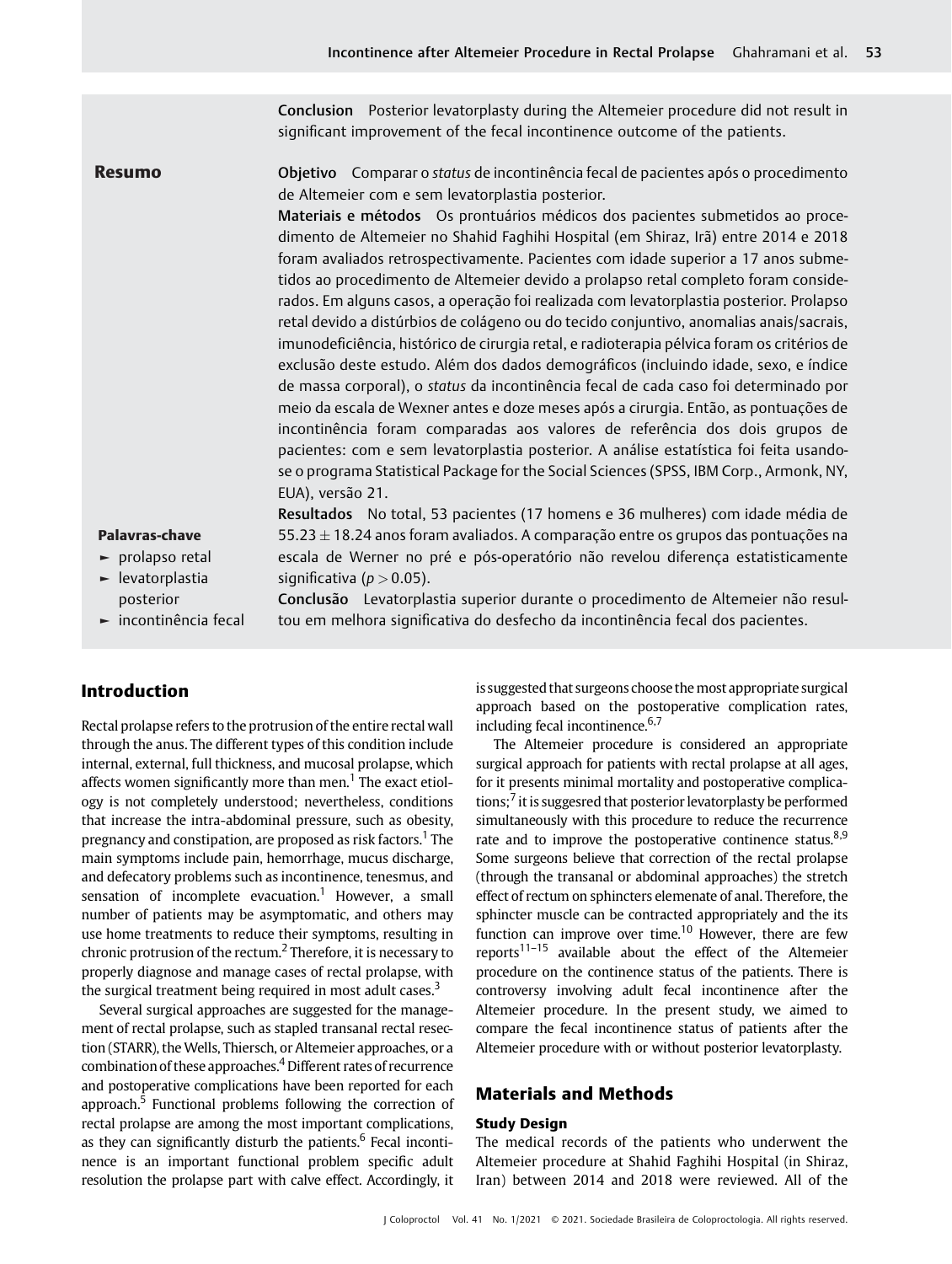patients had been operated by colorectal surgeons. We analyzed the patients' history, the records of physical exams, operation notes, preoperative investigations, and postoperative complications, such as incontinence. Were evaluated and in tired in data collecting forms. The inclusion criteria consisted of patients aged more than 17 years who were diagnosed with rectal prolapse and underwent the Altemeier procedure. The exclusion criteria were: rectal prolapse with collagen or connective-tissue disorders; anal/sacral anomalies; immunodeficiency; history of previous rectal surgery; and pelvic radiotherapy. All of the patients who met the criteria were enrolled by census. After determining the study sample, the researchers contacted the patients by telephone calls, explained the study objectives, and asked for their consent to use their information while maintaining confidentiality. Then they applied the Wexner questionnaire to assess the continence status of the patients 12 months postoperatively, and recorded their Wexner scores. Prior to undertaking the questionnaire, the participants received a complete explanation about its items and how to answer it. The Wexner questionnaire was designed by Jorge and Wexner,<sup>16</sup> and it is a simple tool that evaluates the frequency of different types of fecal incontinence (solid, liquid, and gas) along with the need to wear pads and lifestyle alterations.<sup>10</sup>

The method of resection was similar in every case: first, the prolapse was pulled out and a clamp was used to grasp its apex. A circumferential incision was made 1 cm proximally to the mucocutaneous junction through all layers of the bowel wall, and clamps were reapplied to the distal edge of the rectum, which delivered the prolapse as a single loop of exteriorized bowel. By a continuous suture to obliterate the sac, the peritoneum was repaired. In the posterior levatorplasty procedure, the levator ani muscle was plicated posteriorly to the bowel with interrupted long-term absorbable sutures. At the resection point, the redundant intestine was then divided in half through anterior and posterior incisions, and the intestine was transected obliquely and progressively to complete the anastomosis of the intestinal wall to the distal rectum ring in each quadrant before suturing with interrupted long-term absorbable sutures.<sup>10</sup>

The following data were extracted from the medical records: the patients' demographics, such as age, gender, and body mass index (BMI); the number of normal vaginal deliveries (NVD); the chief complaints, including bleeding, incontinence (wexner score), constipation, diarrhea, protrusion and its size, pelvic pain, urinary problems, difficult defecation, sexual dysfunction, and duration of symptoms; history of diabetes mellitus, chronic obstructive pulmonary disorder (COPD), asthma, hypothyroidism, and sedentary lifestyle; and type of operation (with or without posterior levatorplasty). Then, the incontinence scores 12 months after surgery were compared against the baseline values between the two groups: with and without posterior levatorplasty. The postoperative complications, including abdominal pain, frequency of infection, bleeding, constipation, and pruritus were also recorded and compared between the groups.

The medical records contained the preoperative Wexner score, but some patients operated between 2014 and 2016 could not remember exactly the Wexner score 12 months postoperatively, so we considered this a bias.

The descriptive results were presented by frequency (percentages) for the categorical variables. The one-sample Kolmogorov–Smirnov test was used to test the normal distribution of the numerical variables, the results of which showed normal distribution. Therefore, the continuous variables were expressed as means and standard deviations (SDs) and compared between the groups using the Student t-test. The Wexner scores 12 months after the surgery were compared with the baseline values using repeated measures analysis of variance (ANOVA), and pairwise comparisons were performed using the dependent samples  $t$  test. On the other hand, the categorical variables were compared using the Chi-squared test. For the statistical analysis, the Statistical Package for the Social Sciences (SPSS, IBM Corp., Armonk, NY, US) software, version 21.0 for Windows, was used. Values of  $p < 0.05$ were considered statistically significant.

## Results

The total number of patients who completed the study was 53 (17 men: 32.1%; and 36 women: 67.9%). In total, 1 (1.88%) man and 13 (24.52%) women had been submitted to posterior levatorplasty. The mean age of the sample was  $55.23 \pm 18.24$  years. The distributions of the demographic and clinical characteristics are shown in ►Table 1; the gender distribution of the groups was different ( $p = 0.02$ ) between the groups, and the frequency of postoperative complications was higher in the group without posterior levatorplasty (35.7% versus 10.3%;  $p = 0.03$ ), while the mean age of the patients, the number of NVDs and admissions, and the duration of the disease were not significantly different between the groups ( $p > 0.05$ ).

The grade of protrusion was  $<$  2 cm in 2 patients (3.8%), between 2 cm and 5 cm in 23 patients (43.4%), and  $>$  5 cm in 28 (52.8%) patients. The frequency of symptoms (recorded as the patients' chief complaint) were as follows: bleeding (47.2%), fecal incontinence (52.8%), constipation (49.1%), diarrhea (20.8%), pelvic pain (34%), urinary incontinence (13.2%), urinary obstruction (5.7%), urinary incontinence  $+$ obstruction (1.9%), difficult defecation (16.6%), and sexual dysfunction (1.8%).

The mean preoperative Wexner score was of  $7.11 \pm 6.64$ ; postoperatively, it was of  $7.64 \pm 6.81$  ( $p = 0.478$ ). The associations of pre- and postoperative Wexner score categories are shown in ►Table 2.

All patients underwent the Altemeier procedure (14 [26.4%] with posterior levatorplasty, and 39 [73.6%] without posterior levatorplasty). The comparison of Wexner scores between the groups is shown in  $\blacktriangleright$ Table 3. As indicated, neither the mean preoperative nor the postoperative Wexner scores differed significantly between the groups with and without posterior levatorplasty  $(p = 0.911$  and 0.965 respectively). The difference in the Wexner score was calculated for each patient by subtracting the postoperative and preoperative values, and the results showed no significant difference between the groups ( $p = 0.846$ ); this difference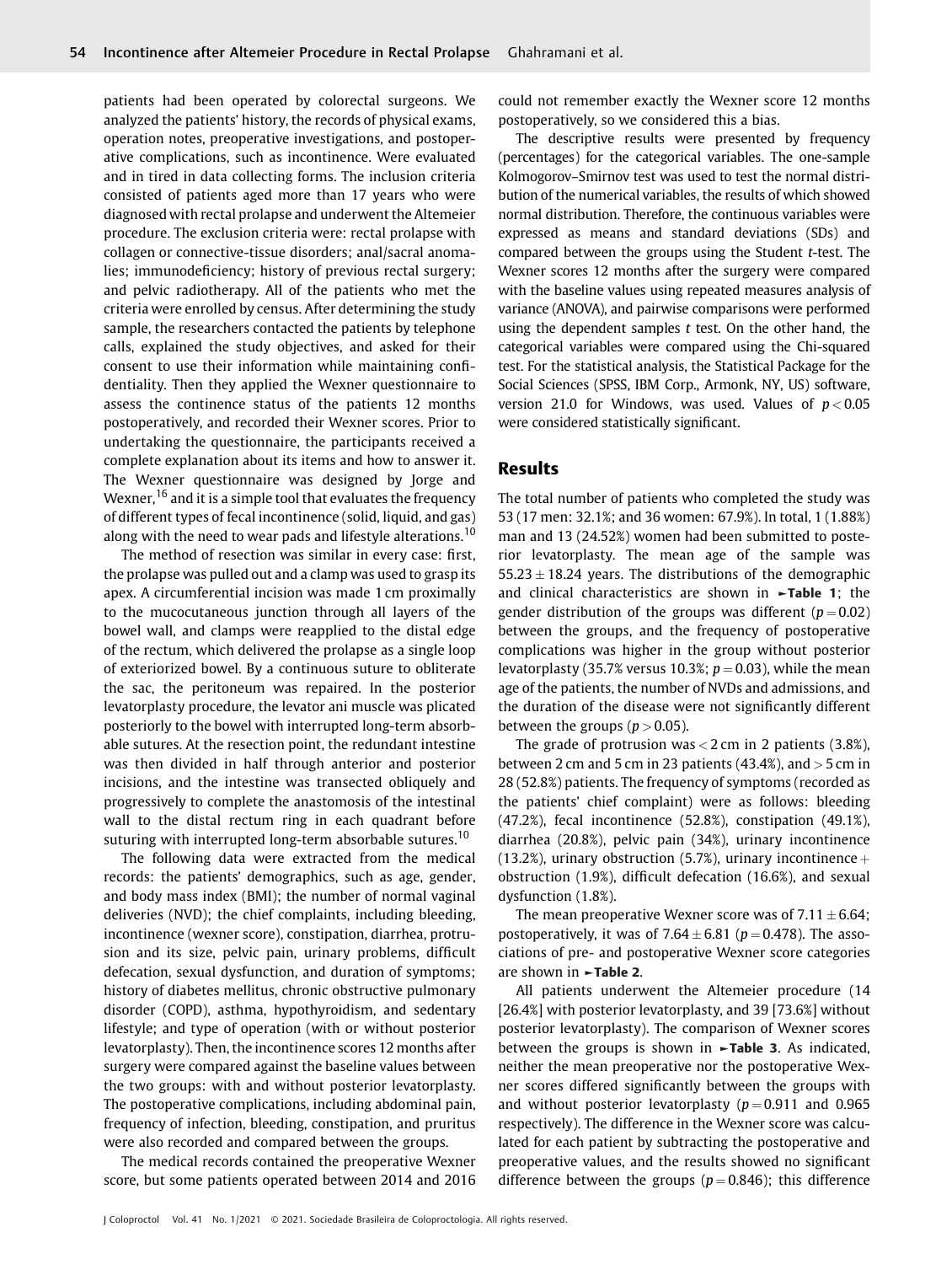| Variable                                                     | Category    | <b>Total</b>    | With posterior<br>levatorplasty | Without posterior<br>levatorplasty | p-value            |
|--------------------------------------------------------------|-------------|-----------------|---------------------------------|------------------------------------|--------------------|
| Age (years; mean $\pm$ standard deviation)                   |             | $55.23 + 18.24$ | $58.57 \pm 13.40$               | $54.03 \pm 19.70$                  | $0.429*$           |
| Gender: n (%)                                                | Female      | 36 (67.9%)      | 13 (92.9%)                      | 23 (59%)                           | $0.020^{\dagger}$  |
|                                                              | Male        | 17 (32.1%)      | 1(7.1%)                         | 16 (41%)                           |                    |
| Normal vaginal delivery (mean $\pm$ stan-<br>dard deviation) |             | $4.36 + 4.35$   | $6.46 + 3.52$                   | $6.13 + 4.26$                      | $0.101*$           |
| Postoperative complications: n (%)                           |             | 9(17%)          | 4 (10.3%)                       | 5(35.7%)                           | $0.030^{\dagger}$  |
| Number of admissions (mean $\pm$ stan-<br>dard deviation)    |             | $5.72 \pm 2.12$ | $5.67 + 2.20$                   | $5.86 + 1.95$                      | $0.668*$           |
| Disease duration: n (%)                                      | $<$ 1 years | 15 (28.3%)      | $3.25 \pm 2.50$                 | $8.18 \pm 7.16$                    | $0.679^{\ddagger}$ |
|                                                              | 1-3 years   | $11(20.8\%)$    | $11.25 + 7.08$                  | $9.71 + 6.77$                      |                    |
|                                                              | $>$ 3 years | 27 (50.9%)      | $8.00 \pm 7.04$                 | $6.71 + 7.16$                      |                    |

Table 1 Demographic and clinical characteristics of the study population and comparison between the study groups

Notes: Independent t-test

† Chi-squared test

‡ one-way analysis of variance (ANOVA).

Table 2 Association of categories of pre-operative Wexner scores with postoperative Wexner scores.

| Variable                    | Category     | $<$ 10     | >10        | Total                         |
|-----------------------------|--------------|------------|------------|-------------------------------|
| Pre-operative Wexner score  | $<$ 10       | 36 (85.7%) | 5(5.3%)    | 35 (100%)                     |
| Post-operative Wexner score | $<$ 10       | 5(27.8%)   | 13 (72.2%) | 18 (100%)                     |
|                             | <b>Total</b> | 35 (66.0%) | 18 (34.0%) | $p$ -value $^*$ $=$ 0.478 $ $ |

Note: McNemar test.

Table 3 The difference in the Wexner scores based on the study groups

|                                                             | With posterior<br>levatorplasty | Without posterior<br>levatorplasty | <i>p</i> -value |
|-------------------------------------------------------------|---------------------------------|------------------------------------|-----------------|
| Preoperative Wexner score (mean $\pm$ standard deviation)   | $7.05 + 6.97$                   | $7.29 + 5.85$                      | 0.911           |
| Postoperative Wexner scores (mean $\pm$ standard deviation) | $7.67 + 7.00$                   | $7.57 + 6.48$                      | 0.965           |
| Difference in Wexner score (mean $\pm$ standard deviation)  | $0.61 + 5.72$                   | $-0.28 + 4.48$                     | 0.846           |

Note: \*Independent t-test.

was also insignificant among the patients with different disease duration ( $p = 0.09$ ; data not shown). There was no difference in postoperative hospitalization between the two groups ( $p = 0.777$ ).

In ►Table 4, the mean pre- and postoperative Wexner scores and their differences are compared and categorized according to the duration of the disease.

# Discussion

In the present study, the status of fecal incontinence following the Altemeier procedure with or without posterior levatorplasty was studied according to the Wexner score. The results showed that the mean Wexner score did not change considerably in either group. Additionally, the comparison of the results between the two groups showed no statistically significant difference.

The first important finding of the present study was the high prevalence of fecal incontinence before the surgery, indicated by a rate of  $\sim$  53% of fecal incontinence as one of the patients' chief complaints and by the finding that 51% of the preoperative Wexner scores were  $\geq$  7. Previous studies<sup>1,11,12</sup> have highlighted fecal incontinence as the most common symptom in patients suffering from rectal prolapse. Several surgical procedures have been suggested for the correction of rectal prolapse and perineal resection of the sigmoid colon and rectum. The Altemeier procedure is considered an appropriate surgical procedure with favorable outcomes; however, different postoperative complications and recurrence rates have been reported for this procedure in the presence or absence of levatorplasty.<sup>13,14</sup>

In the present study, we compared the pre- and postoperative scores of patients using the Wexner scale, and the results showed that the score did not change in 50% of the cases. The mean preoperative score was similar between the groups,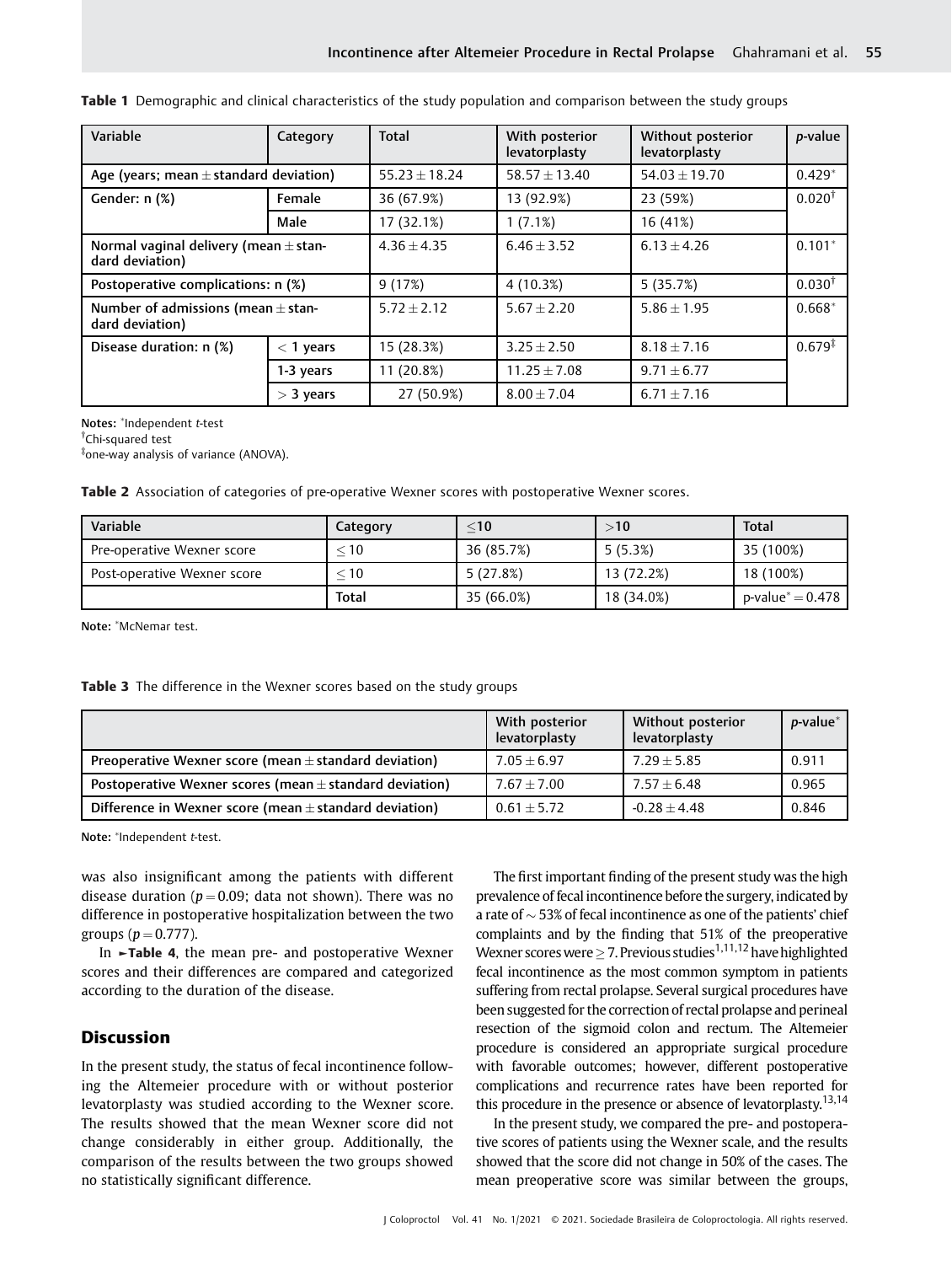|                                      |             | <b>Preoperative Wexner score</b><br>(mean $\pm$ standard deviation) |                                       | Postoperative Wexner score<br>(mean $\pm$ standard deviation) |                                       | Difference in Wexner score<br>(mean $\pm$ standard deviation) |                                       |
|--------------------------------------|-------------|---------------------------------------------------------------------|---------------------------------------|---------------------------------------------------------------|---------------------------------------|---------------------------------------------------------------|---------------------------------------|
|                                      |             | With<br>posterior<br>levatorplasty                                  | Without<br>posterior<br>levatorplasty | With<br>posterior<br>levatorplasty                            | Without<br>posterior<br>levatorplasty | With posterior I<br>evatorplasty                              | Without<br>posterior<br>levatorplasty |
| <b>Disease</b><br>duration           | $<$ 1 year  | $5.75 \pm 4.64$                                                     | $10.00 \pm 5.58$                      | $3.25 \pm 2.50$                                               | $8.18 + 7.16$                         | $2.50 + 2.38$                                                 | $1.81 \pm 5.96$                       |
|                                      | 1-3 years   | $7.00 \pm 6.58$                                                     | $8.86 \pm 7.01$                       | $11.25 \pm 7.08$                                              | $9.71 \pm 6.77$                       | $-4.25 \pm 5.85$                                              | $-0.85 \pm 3.13$                      |
|                                      | $>$ 3 years | $8.50 \pm 6.80$                                                     | $4.90 \pm 7.16$                       | $8.00 + 7.04$                                                 | $6.71 \pm 7.16$                       | $0.50 + 2.95$                                                 | $-1.81 \pm 6.06$                      |
|                                      | Total       | $7.29 \pm 5.85$                                                     | $7.05 \pm 6.97$                       | $7.57 \pm 6.49$                                               | $7.67 + 7.01$                         | $-0.28 + 4.48$                                                | $-0.61 \pm 5.72$                      |
| $p$ -value $*$                       |             | 0.791                                                               | 0.108                                 | 0.225                                                         | 0.605                                 | 0.076                                                         | 0.238                                 |
| <b>Previous</b><br>pelvic<br>surgery | <b>Yes</b>  | $7.56 \pm 5.98$                                                     | $7.11 \pm 7.02$                       | $9.11 \pm 6.95$                                               | $7.47 \pm 7.11$                       | $1.55 \pm 4.85$                                               | $0.36 \pm 5.64$                       |
|                                      | No          | $6.80 \pm 6.26$                                                     | $6.33 \pm 7.77$                       | $4.80 \pm 5.02$                                               | $10.00 \pm 6.24$                      | $-2.00 \pm 2.83$                                              | $3.67 \pm 7.02$                       |
| p-value <sup>†</sup>                 |             | 0.827                                                               | 0.856                                 | 0.249                                                         | 0.555                                 | 0.163                                                         | 0.343                                 |

Table 4 Difference in Wexner scores between the groups according to disease duration and history of pelvic surgery

Note: \*Independent *t*-test; <sup>†</sup>one-way analysis of variance (ANOVA).

which indicated that they were comparable; however, the results of the statistical analyses showed that neither the difference in the pre-and postoperative scores nor the absolute postoperative scores were significantly different between the two groups. Our resultsindicated that Altemeier procedure, with or without posterior levatorplasty, could not improve the patients' fecal incontinence.

In the study by Trompetto et al.<sup>15</sup> (2019), 43 female patients with rectal prolapse underwent the Altemeier procedure (half of them with levatorplasty), and the patients' fecal incontinence rates were evaluated by the Vaizey score. The results showed that the fecal incontinence improved in 11 patients, worsened in 10, and remained unchanged in 13; there was no significant change in the Vaizey score for any of the patients, and levatorplasty had no significant effect on the Vaizey score. Even though Trompetto et al.<sup>15</sup> used a different score, their results are consistent with those of the present study. Contrary to these findings, some researchers<sup>17,18</sup> have reported improved fecal incontinence after the Altemeier procedure. In the study by Cirosso<sup>17</sup> on 103 patients undergoing the Altemeier procedure, approximately half of the patients had preoperative fecal incontinence, which improved in 85% of the cases. Senapti et al.<sup>18</sup> also reported that fecal incontinence improved in patients after they were submitted to the Altemeier procedure. Elagili et al.<sup>19</sup> investigated the postoperative complication rates of 75 patients undergoing the Altemeier procedure for rectal prolapse, and they reported that there was no significant difference in the fecal incontinence status (according to the Fecal Incontinence Quality of Life Scale) among the patients of the groups undergoing the different procedures, with neither procedure leading to a significant improvement in this parameter. Although the assessment tool in that study differed from the one used in the present study, the results did not differ much, as both studies indicated that the Altemeier procedure could not improve fecal incontinence in patients with rectal prolapse. In the present study, the mean Wexner score increased after surgery (similar to the results reported by Elagili et al.<sup>19</sup>), but

we did not find any statistically significant change in the fecal incontinence scores in either of the study groups.

The results obtained in the present study are in line with the results of other studies, indicating impaired rectal function after the Altemeier procedure, $20$  which can be justified by the fact that this procedure uses a perineal approach and thus reduces the capacity of the rectum as well as the compliance of the rectal wall;<sup>21</sup> therefore, fecal incontinence is expected to increase after this type of surgery. As the results of the present study indicate, this complication could not be improved, even by combining the Altemeier procedure with posterior levatorplasty. Although abdominal approaches may not impair rectal function as much as perineal approaches, the higher rate of mortality, morbidity and recurrence has resulted in preference towards perineal approaches. $2^{1,22}$  Hence, a search for interventions that can reduce the adverse effect of perineal approaches on rectal function and improve fecal incontinence is required.

The present study has a few limitations. Firstly, the crosssectional nature of the study limited the suggestion of causal relationships between the variables, andwe could only suggest possible associations. Secondly, the patients' enrollment in the study and in the groups was not randomized, which could increase the chance of bias in the results, although the patients' baseline scores were not significantly different between the groups. In addition, there are no obvious relationships involving the time of the surgery, the size of the prolapse, and the pre- and postoperative continence status.

# Conclusion

In conclusion, the results of the present study show that more than half of the patients with rectal prolapse had fecal incontinence before the surgery, which did not significantly improve after the Altemeier procedure. The combination of this procedure with posterior levatorplasty was also unable to improve this symptom. Further studies are required to search for interventions that can reduce the rate of this